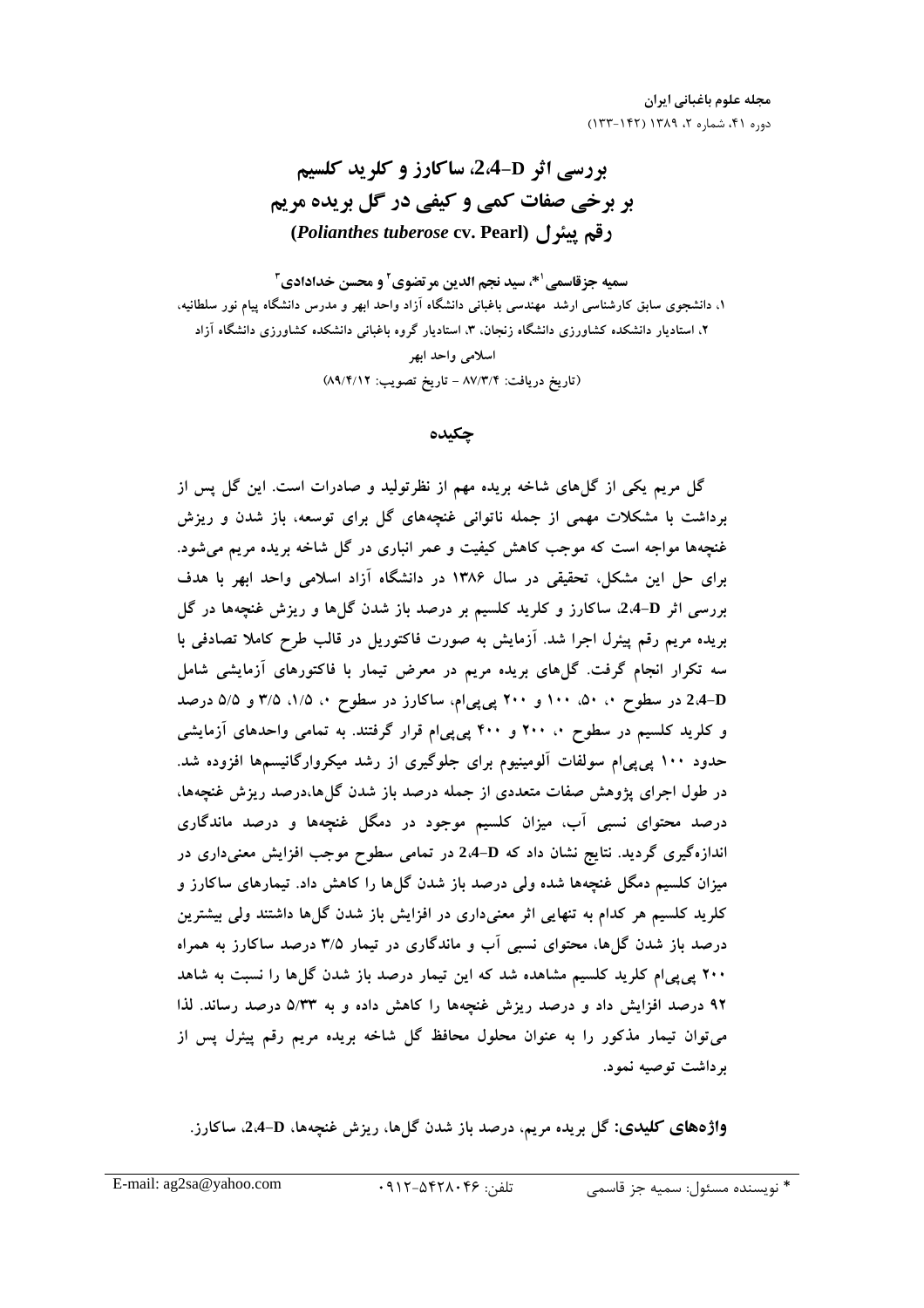کلسیم تأثیر مثبتی در تشکیل و افزایش پروتئین میتوکندریها داشته و در انتقال کربوهیدرات در گیاهان نقش مؤثري دارد (Malakoti & Hamedani, 1990). كلريد كلسيم جذب آب، وزن تر و توازن آب را در گل های شاخه بریده افزایش می دهد(Jing et al., 2004. این ماده بر حمایت از ساختار دیواره سلول به ویژه لاملا میانی مؤثر بوده و محتوای کلروفیل و نفوذپذیری هيدروليكي را تغيير مي دهد (Gregory et al., 1988). Songlin & Hisucio (2005) در آزمایشی نشان دادند که، تیمار پالس گل شاخه بریده رز با ١٠ میلی مول کلرید کلسیم توانایی بالا رفتن آب و باز شدن گلها را بعد از انبار سرد افزايش مى دهد. .(2001) Anjum et al طی آزمایشی بر گل شاخه بریده مریم نتیجه گرفتند که كلريدكلسيم بيشترين تأثير را در به تأخير انداختن پیری گلبرگها و پژمردگی آنها داشته و سرعت تنفس را کاهش میدهد.

2،4-D در غلظت کم بر جلوگیری از ریزش گلها و ييري مؤثر است (Abebie et al., 2006) و انبساط پذیری دیواره سلولی را افزایش داده و در رشد سلولها نيز نقش عمدهاي دارد (Meydani & Hashemi, 1996). .24-D تأثير 2-4-D و نفتالين استيك (2006) 2.4-D اسید را در گل شاخه بریده Cestrum' بررسی کرده و به این نتیجه رسیدند که ریزش گلچهها در گل شاخه بریده Cestrum پس از برداشت به وسیله تیمار با 2،4-D به تأخیر میافتد و این به علت ماندگاری بیشتراکسین آزاد در گلچههایی بود که با D-2،4 تیمار شده بودند و 2،4-D با تحریک پیوسته ژنهای AUX/IAA ریزش كلچهها را كاهش داده است.نتايج آزمايش & Sacalis niculs (1980) نشان داد که تیمار یالس ۵۰۰ میلی گرم در ليتر 2،4-D توليد Co2 را كم كرده و پيرى را در گل شاخه بریده میخک به تأخیر می اندازد.

سولفات آلومینیوم به عنوان یک ماده ضد میکروبی عمل می كند (Liao et al., 2001) و به وسيله تشكيل فولیکول هیدروکسید آلومینیوم ذرات معلق در آب را جذب کرده، pH محیط را کاهش داده و جذب آب را در گلهای شاخه بریده افزایش می دهد (Jones, 1993).

#### مقدمه

گل مريم با نام علمي .Polianthes tuberose L خانواده آماریلیداسه میباشد. این گل یکی از مهمترین گلهای شاخه بریده بوده و در بین گلهای شاخه بریده در ایران مقام چهارم را از نظر تولید دارا است Nazari) et al., 2006). ناتوانی غنچهها برای توسه و باز شدن و ریزش غنچهها از مشکلات مهم و معمول پس از برداشت این گل هستند. تنفس سریع و رشد گل آذین مریم پس از برداشت، اهمیت مدیریت دما و کربوهیدراتها را مشخص میکند (Naidu & Reid, 1998). بنابراین انتخاب روشهایی برای مدیریت و کاهش مشکلات پس از برداشت گل شاخه بریده مریم ضروری میباشد.

قندها به ویژه ساکارز که اقتصادیتر است، فرآيندهاى اساسى طول عمر گلها مانند حفظ وظايف میتوکندری، تنظیم میزان آب و افزایش جذب آب را تقويت مي كنند (Novak & Rudniki, 1998). قندها در بسته شدن روزنهها و کاهش میزان از دست دادن آب در گلهای شاخه بریده مؤثرند (Marousky, 1971). .co (2006) Barbosa et al. در آزمایشی نشان دادند که ساکارز ۵ درصد باز شدن غنچههای گل شاخه بریده سوسن را در مرحله بعد از برداشت اصلاح کرده و عمر Pun & Ichimura .میدهد. Pun & Ichimura (2003) در آزمایشی ثابت کردند که طولانی شدن عمر گلدانی گلهای شاخه بریده در زمان مصرف ساکارز مربوط به افزایش قند برای تنفس آنها است. .Hutchinsun et al (2003) در آزمایشی نتیجه گرفتند که تیمار پالس گل مریم با ساکارز ۱۰ درصد به مدت ۲۴ ساعت عمر گلدانی آن را حدود ۴ روز و باز شدن گلجهها را حدود ۲۱ درصد افزایش می دهد. نتایج آزمایش Reid (1996) نشان داد که تیمار پالس گلهای شاخه بريده مريم با ٢٠ درصد ساكارز به مدت ٢۴ ساعت و بعد از آن قرار دادن ساقهها در محلول محافظ ۸- هیدروکسی کوئینولین سیترات و ۲ درصد ساکارز، میزان باز شدن گلها را حدود ۵۷/۷ درصد نسبت به شاهد افزایش داده و عمر گلدانی آنها را ۱۱ روز افزایش مے ردھد.

یکی از مهمترین عناصر در افزایش و حفظ کیفیت گلهای شاخه بریده کلسیم است (Helper, 2005).

<sup>1.</sup> Cestrum nocturnum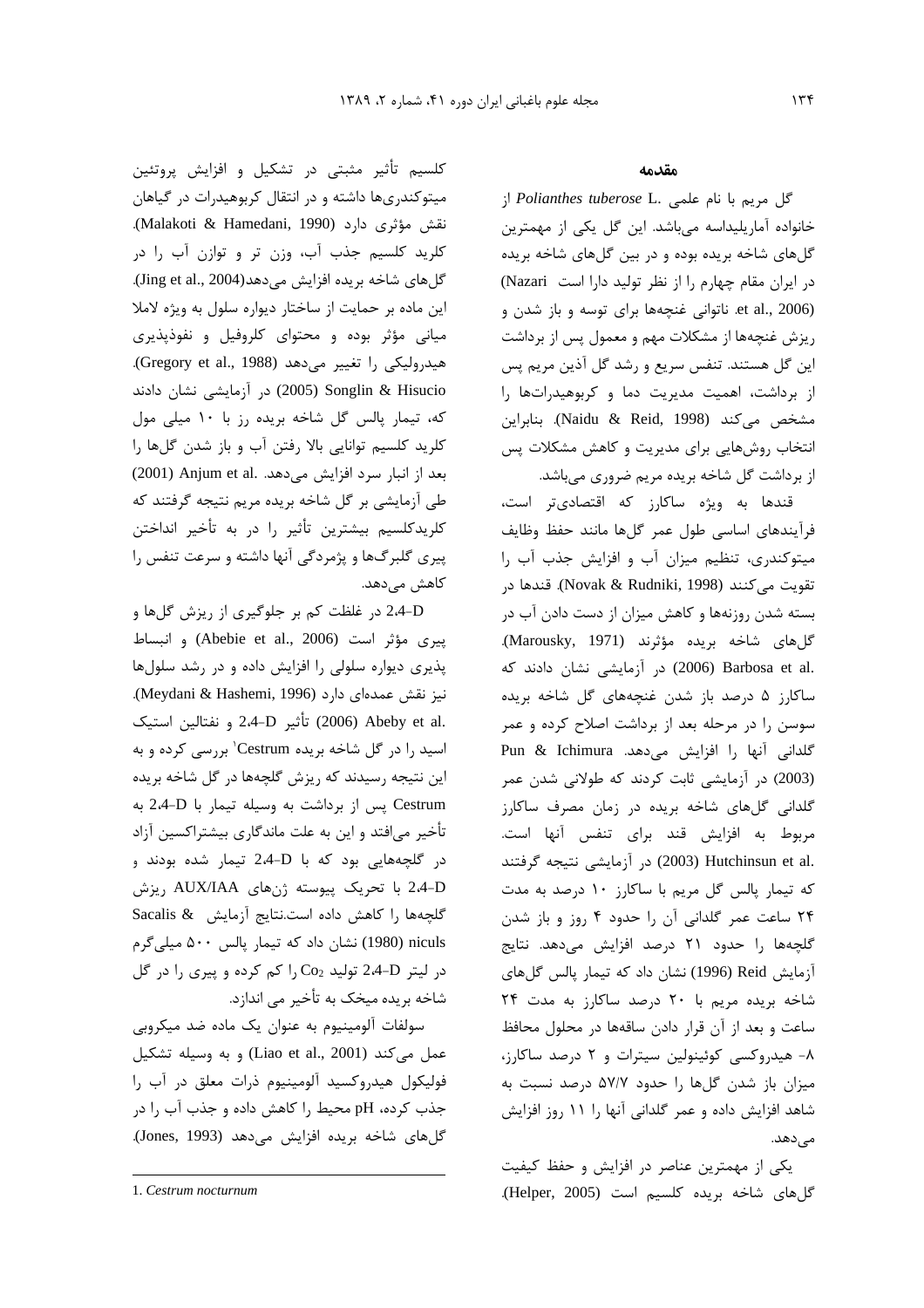Guda (1990) در آزمایشی بر روی گل شاخه بریده مریم نشان داد که این گلها در محلول حاوی یک درصد ساکارز به همراه ۲۰۰ پیپیام سولفات آلومینیوم عمر انباری طولانی¤ری داشتند که به علت تأثیر سولفات آلومینیوم در جلوگیری از بلوکه شدن آوندها بود. Estigter (1981) در آزمایشی مشخص کرد که استفاده از ۲۰۰ میلی گرم سولفات آلومینیوم و ۲ درصد گلوکز در گل شاخه بريده رز رقم سونيا باعث افزايش وزن تر گلها می شود.

با توجه به ناتوانی غنچهها برای توسعه و باز شدن و ریزش آنها پس از برداشت و همچنین اهمیت کاهش تلفات در بخش گلکاری و صادرات، در این پژوهش اثر چند فاکتور بر افزایش درصد باز شدن گلها و کاهش ریزش غنچهها مورد بررسی قرار گرفت.

### مواد و روشها

این تحقیق در سال ۱۳۸۶ با هدف بررسی تأثیر 2.4-D، ساكارز و كلريد كلسيم بر درصد باز شدن گلها و ريزش غنچهها در گل شاخه بريده مريم رقم پيئرل در آزمايشكاه باغبانى دانشكاه آزاد اسلامى واحد ابهر اجرا شد. آزمایش به صورت فاکتوریل در قالب طرح کاملاً تصادفی با سه فاکتور شامل، D-2.4 در ۴ سطح ۵۰، ۵۰ ۱۰۰ و ۲۰۰ پی پی ام (به صورت تیمار پالس به مدت ۱۰ ساعت در دمای ۲۵ درجه سانتی گراد)، ساکارز در ۴ سطح (۰، ۱/۵، ۳/۵ و ۵/۵ درصد (به صورت محلول محافظ) و کلرید کلسیم در ۳ سطح ۲۰۰ و ۴۰۰ پی پیام (به صورت محلول پاشی روزانه) و در ٣ تکرار اجرا شد. به تمامی واحدهای آزمایشی ۱۰۰ پی پی ام سولفات آلومینیوم برای جلوگیری از فعالیت میکروارگانیسمها اضافه گردید. گلهای شاخه بریده مريم رقم پيئرل از مزرعهاى واقع در استان زنجان تهيه گردیدند. گلهایی که ۱ الی ۳ غنچه گل آنها باز شده بود در صبح زود برداشت شده و به آزمایشگاه باغبانی منتقل شدند. مكان انجام آزمايش، آزمايشگاهى با میانگین دمای ۲۰ – ۱۷ درجه سانتی گراد و شدت نوری در حدود ۲۰۰۰ لوکس بود. رطوبت نسبی محل آزمایش نیز بالاتر از ۵۰ درصد حفظ شده و دستگاه تهویه ای برای ورود و خروج هوا و جلوگیری از تجمع اتیلن وجود

داشت. برای تهیه محلولها از آب مقطر استفاده شد. برش مجدد انتهای ساقه در صورت نیاز در زیر جریان آب انجام می گرفت. در طول اجرای آزمایش صفات متعددی شامل درصد باز شدن گلها، درصد ریزش غنچهها، درصد محتواي نسبي آب، ميزان كلسيم موجود در دمگل غنچهها و درصد ماندگاری اندازه گیری شد.

ـ سنجش درصد محتوای نسبی آب با توجه به روش 2006) Belterano & renko و با استفاده از فرمول زير انجام گرفت:

وزن خشک – وزن تر 
$$
= 2\cos\theta
$$

ـ اندازهگیری میزان کلسیم در دمگل غنچهها با استفاده از روش کمپلکسومتری & Gorbanly) (Kallantari, 2004 انجام گرفت.

دادهها توسط نرمافزار MSTATC تجزيه واريانش شده و مقایسه میانگینها با آزمون چند دامنهای دانکن انجام گرفت. نمودارها نیز توسط نرمافزار Excel رسم گر دید.

# نتايج و بحث

### درصد باز شدن گلها

نتايج نشان مى دهد كه با افزايش غلظت D-2.4. درصد باز شدن گلها کاهش معنیداری یافته است. همچنین کاهش معنیداری در محتوای نسبی آب ایجاد كرده است (شكل ١). اين نتيجه ارتباط بين محتواى نسبی آب و درصد باز شدن گلها را تائید میکند.

محلول محافظ ساكارز با غلظت ۳/۵ درصد تأثير معنیداری در افزایش درصد باز شدن گلها نسبت به شاهد و سایر غلظت های مصرفی دارد. این نتیجه با نتايج Reid (1996) كه با تيمار پالس ٢٠ درصد ساكارز و سپس محلول محافظ ۲ درصد ساکارز و ۸-هیدروکسی کوئینولین سیترات باز شدن گلها را ۵۷/۷ درصد افزایش داد، مطابقت دارد. احتمالاً در این آزمایش افزودن ساكارز در غلظت ذكر شده به محلول محافظ حاوی ۱۰۰ پی پیام سولفات آلومینیوم (برای جلوگیری از رشد میکروارگانیسمها در محلول)، استرس ناشی از کمبود کربوهیدراتها را کاهش داده و با فراهم کردن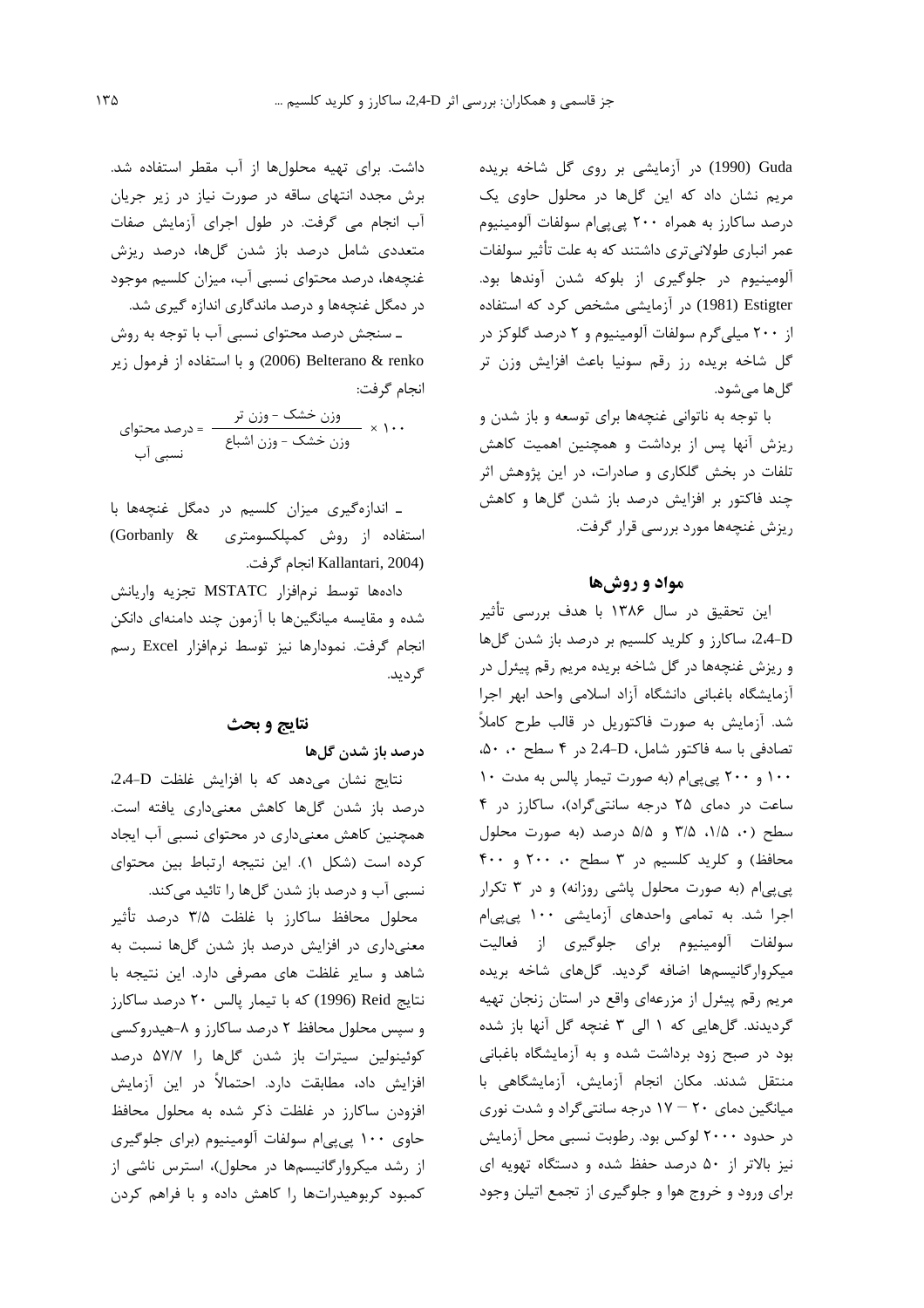تأثیر معنے،داری در افزایش درصد باز شدن گلها (۳۷/۲۳ درصد) داشت که این نتیجه با نتایج سونگ لین و هیسوکیو که بیان کردند، تیمار کلرید کلسیم باز شدن گلهای شاخه بریده رز را افزایش میدهد، مطابقت دارد. کلريد کلسيم توازن آب را بهبود بخشيده (شکل ٣) و سرعت تنفس را در گلهای شاخه بریده مریم کاهش مي دهد (Anjum et al., 2001) و در نتيجه باز شدن گل ها را افزایش داده است.

نتايج حاصل از اثر متقابل سه فاكتور بررسى شده، نشان داد که محلول محافظ حاوی غلظت صفر D-2.4. ۳/۵ درصد ساکارز به همراه ۲۰۰ پی پی ام کلرید کلسیم، درصد باز شدن گلها را حدود ۹۲ درصد نسبت به سایر تیمارها و تیمار شاهد (۳۲/۶۷ درصد) افزایش داد. طبق نتايج تحقيقاتي كه تا كنون در ارتباط با باز شدن غنجههای گل مریم پس از برداشت انجام شده است،

غلظت اسمزي مناسب در سلول، باعث افزايش جذب آب (جدول ۱) شده و در نتیجه درصد باز شدن گلها را افزایش داده است. غلظت 5.5 درصد ساکارز کاهش معنیداری در درصد باز شدن گلها نسبت به سایر تيمارها ايجاد كرد. طبق نظر Novak & Rodniki (1999) مقدار زياد قند محيط را براى رشد میکروار گانیسمها مساعد کرده و باعث مسدود شدن آوندها در ساقه میشود. کاهش محتوای نسبی آب در غلظت ۵/۵ درصد ساكارز اين موضوع را تائيد مى كند (جدول ١). ممكن است سولفات آلومينيوم در غلظت مصرفی در مقابل غلظت بالای ساکارز قادر به جلوگیری از رشد باکتریها نبوده و به علت رشد میکروار گانیسمها، آوندها مسدود شده و درصد جذب محلول و در نتیجه درصد باز شدن گلها کاهش یافته است.





شکل ۱- مقایسه میانگین های صفات بررسی شده در تیمار D-2.4

\* میانگین های با حروف مشابه اختلاف معنیداری در سطح احتمال ۱ درصد با استفاده از آزمون چند دامنه ای دانکن ندارند.

| ميزان كلسيم      | محتواي نسبي      | ماندگاری                      | ريزش غنچەھا                                                        | باز شدن گلها                           | تیمار ساکارز                      |
|------------------|------------------|-------------------------------|--------------------------------------------------------------------|----------------------------------------|-----------------------------------|
| (میلیگرم بر گرم) | آب (درصد)        | (د, صد)                       | (د, صد)                                                            | (د, صد)                                | (د, صد)                           |
| $\cdot$ /۲۲۲ c   | $\Delta$ ۶۱۶۴ c  | $\mathbf{r} \cdot \mathbf{r}$ | $\mathbf{Y}$ $\mathbf{Y}$ $\mathbf{Y}$ $\mathbf{Y}$ $\mathbf{Z}$ a | $Y$ $9/19c$                            | $(\cdot)$ b1                      |
| $\cdot$ /۲۴۲ c   | 51/57 h          | ۴۵/۵۰ b                       | $\mathbf{r} \mathbf{r} / \cdot \mathbf{A}$ b                       | $\mathbf{r} \mathbf{r} / \mathbf{r}$ b | $(\frac{\lambda}{\Delta})$ b2     |
| $\cdot$ /۳۲۵ a   | $8\Delta$ /۳۳ a  | $\Delta$ 1/7 $\Delta$ a       | $\mathbf{Y} \cdot \mathbf{V} \Delta \mathbf{c}$                    | $f''/f''$ a                            | $(\mathbf{r}/\mathbf{\Delta})$ b3 |
| .796b            | $\Delta$ 9/17 bc | ۳۱/۵۰ d                       | $\mathbf{y}/\mathbf{y}$ a                                          | $YV/YY$ c                              | $(\Delta/\Delta)$ b4              |

جدول ١- مقايسه ميانگين هاي صفات بررسي شده در تيمار ساكارز

در هر ستون میانگین های با حروف مشترک با استفاده از آزمون چند دامنه ای دانکن از نظر آماری در سطح احتمال ۱ درصد دارای تفاوت معنیدار نمیباشند.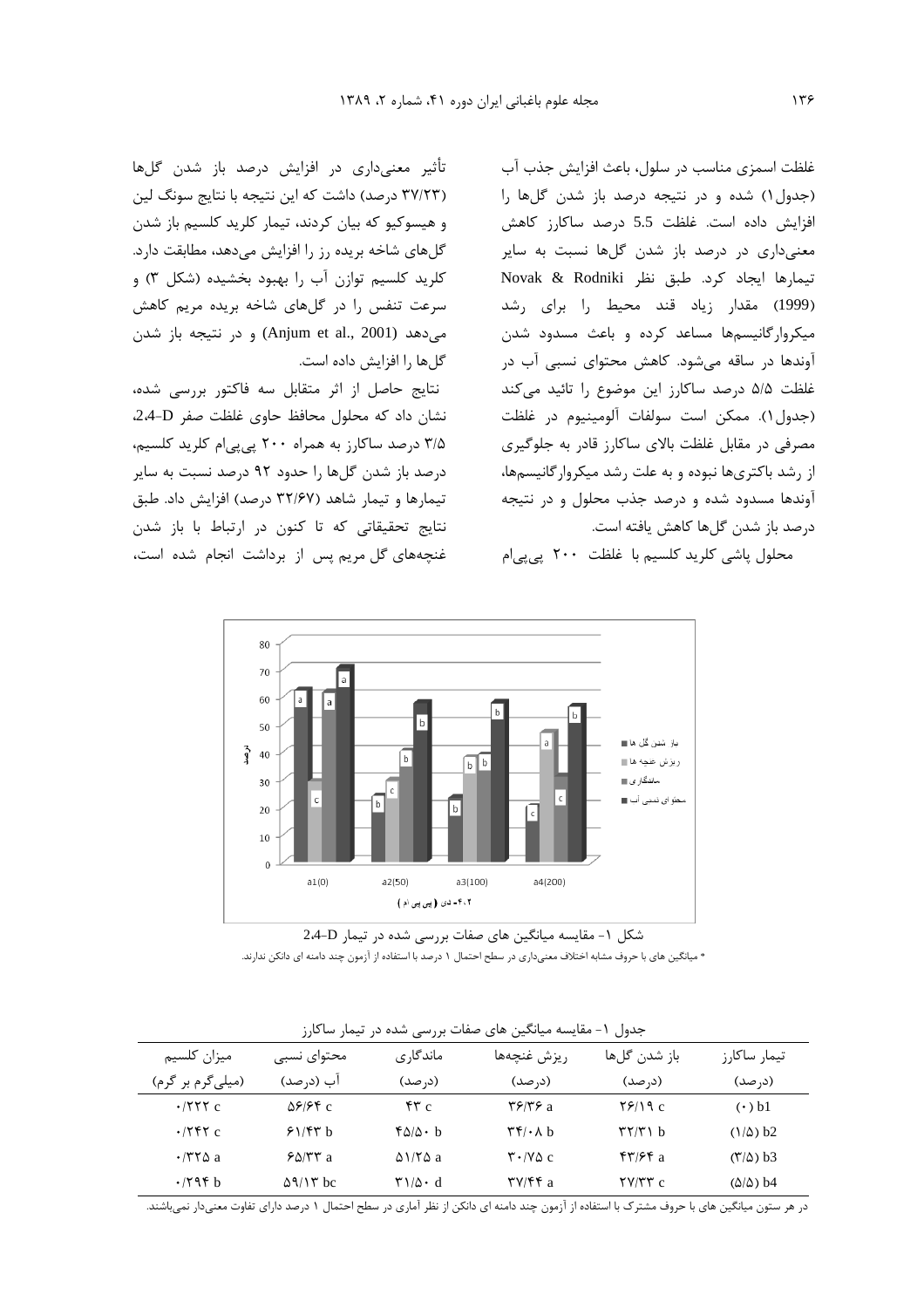توانستهاند با استنفاده از ساكارز و ٨- هيروكسي کوئینولین سیترات در حدود ۵۷/۷ درصد از گلها را شكوفا سازند (Reid, 1996). اما در اين آزمايش باز شدن گلها در محلول محافظ ذکر شده در حدود ۹۲ درصد افزايش يافت. ممكن است ساكارز باعث افزايش سوبسترا برای تنفس شده و انرژی لازم برای توسعه گلها و باز شدن غنچهها را فراهم و استرس ناشی از کمبود کربوهیدراتها را در پس از برداشت کاهش داده باشد (Pun & Ichimura, 2003). همچنین کلسیم نیز باعث حفظ تورژسانس گلها شده و تنفس را کم کرده است در (Halevy & Mayak, 1979; Sing et al., 1993). در نتيجه اثر متقابل اين دو در غلظت مناسب باعث افزايش درصد باز شدن گلها شده است.

### درصد ريزش غنچهها

با افزایش غلظت 2،4-D، درصد ریزش غنچهها افزایش معنیداری یافت. این نتیجه با نتایج Abeby et .al (2006) در گل شاخه بریده cestrum که نشان دادند 2،4-D ریزش گلها را با کاهش حساسیت ناحیه ریزش به اتیلن و کاهش فعالیت آنزیم سلولاز کاهش میدهد، مطابقت ندارد. تامین آب نسبی یکی از نیازهای لازم برای باز شدن گلها میباشد ولی غلظتهای مصرفی 2.4-D كاهش معنى دارى در محتواى نسبى أب ايجاد کرده است و با کاهش تورژسانس سلول و ایجاد استرس ناشی از کمبود آب، درصد ریزش غنچهها را افزایش داده است.

غلظت ۳/۵ درصد ساکارز اثر معنیداری در کاهش درصد ریزش غنچهها به میزان ۳۰/۷۵ درصد داشت. ساکارز با تأخیر در فرآیند پیری و تامین مواد لازم برای (Barbosa et al., 2006; Pun & سنتز ديواره سلول Barbosa et al., 2006; Ichimura, 2003) باعث كاهش درصد ريزش غنچهها شده است. ولي غلظت ۵/۵ درصد آن ريزش غنچهها را به طرز معنى دارى نسبت به شاهد و ساير تيمارها افزايش داد. ممكن است غلظت سولفات آلومينيوم مصرفی در مقابل غلظت بالای ساکارز نتوانسته از رشد میکروار گانیسمها جلوگیری کند و همچنین غلظت بالای ساکارز برای گل شاخه بریده مریم ایجاد مسمومیت کرده و با کاهش محتوای نسبی آب درصد ریزش غنچهها را افزایش داده است.

با افزایش غلظت کلرید کلسیم درصد ریزش غنچهها کاهش معنیداری به میزان ۲۹/۲۷ درصد داشت. کلسیم مقاومت دیواره سلولی را افزایش داده و فعالیت آنزیم سلولاز را به تأخير مي|ندازد (Gowda, 1990)، در نتيجه درصد ريزش غنچەها را با تأخير در فعاليت آنزيم سلولاز در گل شاخه بریده مریم کاهش داده است.

نتايج اثر متقابل سه فاكتور D-2،4، ساكارز و كلريد کلسیم نشان داد که تیمار ۳/۵ درصد ساکارز و ۲۰۰ پی پیام کلرید کلسیم و سطح صفر D-2،4 تأثیر معنیداری در کاهش درصد ریزش غنچهها نسبت به تیمار شاهد و سایر تیمارها داشته و درصد ریزش غنچهها را تا حدود ۵/۳۳ درصد رساند، در حالیکه درصد ریزش غنچهها در تیمار شاهد در حدود ۵۲/۶۷ درصد بود. اثر متقابل ساکارز و کلرید کلسیم با کاهش سرعت تنفس و استرس ناشی از کمبود کربوهیدراتها و (Anjum et al., 2001; ساختار ديواره سلول) رصد ريزش غنجهها راPun & Ichimura, 2003) كاهش و درصد باز شدن گلها را افزايش دادهاند. درصد ماندگاری

تمامی سطوح D-2،4 مصرفی درصد ماندگاری گل شاخه بريده مريم را كاهش داده اند. اين نتيجه با نتايج ساكاليس و نيكولز (1980) كه نشان دادند تيمار پالس 2.4-D تولید اتیلن را کم کرده و از این طریق پیری گلهای میخک به تأخیر افتاد، مطابقت ندارد. پس بر اساس این نتیجه، میتوان گزارش Jukar & Salehi (2006) و Naydo & Reid (1998) را مبنى بر اينكه گل مریم یک گیاه نافرازگرا است و اتیلن در پیری این گیاه نقش چندانی را بازی نمیکند، تائید کرد.

غلظت ۳/۵ درصد ساکارز افزایش معنیداری در ماندگاری نسبت به سایر تیمارها ایجاد کرد. این نتیجه با نتیجه .Jinbontog et al (2007) که مشخص کردند ساکارز ماندگاری گل شاخه بریده مریم را افزایش می دهد، مطابقت دارد. یکی از علتهای کوتاهی عمر انباری و نارس ماندن غنچهها در گل شاخه بریده مریم استرس ناشی از کمبود کربوهیدراتها و تنفس سریع گل آذين ميباشد (Naidu & Reid, 1998). ساكارز با تنظیم اسمزی در داخل سلول و افزایش سوبسترا برای تنفس و فراهم كردن انرژى مورد نياز ساختار گل Pun)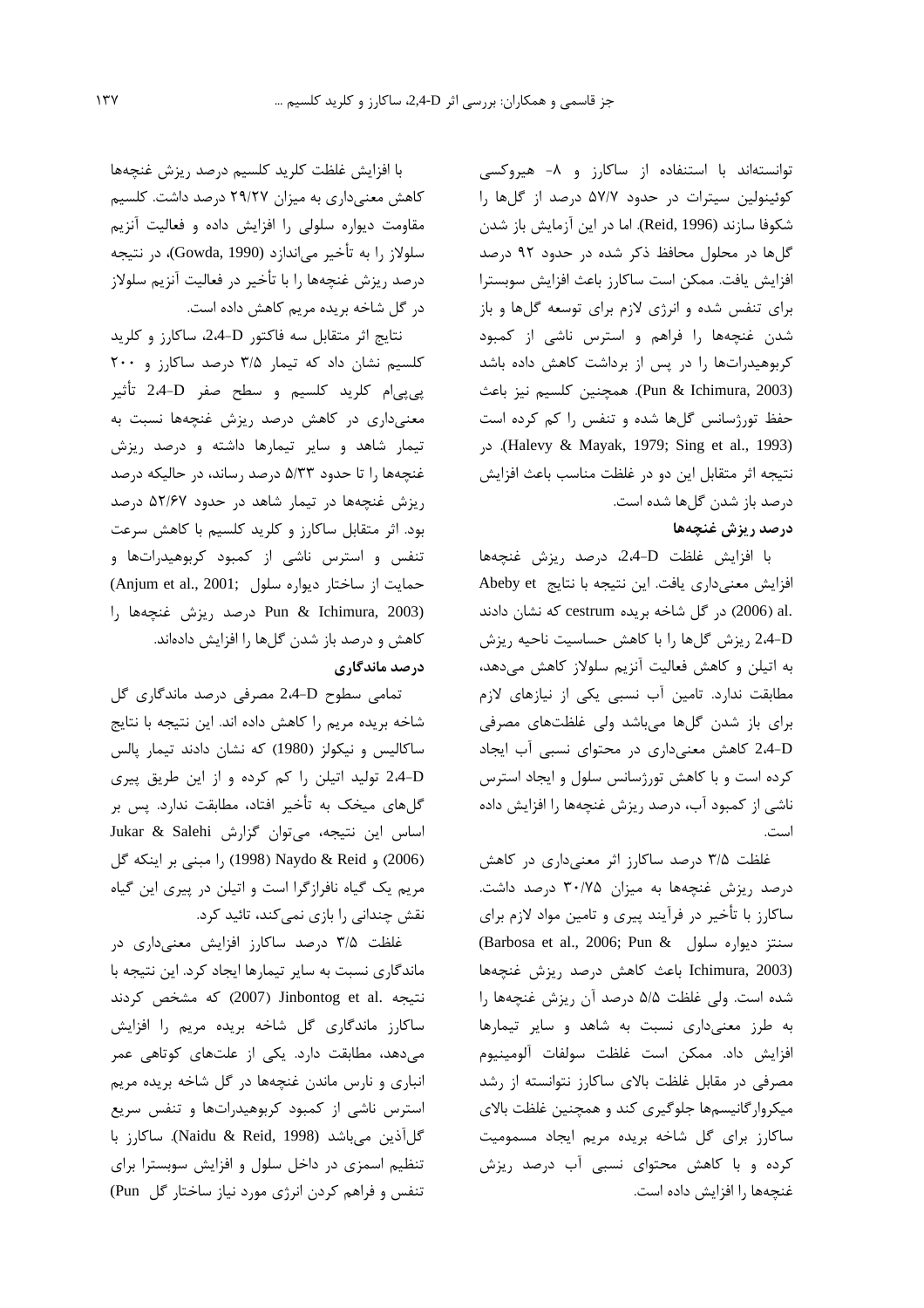& Ichimura, 2003)، پیری گل شاخه بریده مریم را به تأخیر انداخته و ماندگاری این گل را افزایش داده است.

غلظت ۲۰۰ پیپیام کلرید کلسیم افزایش معنیداری در ماندگاری نسبت به سایر تیمار ها ایجاد كرد. اين نتيجه با نتايج .Anjum et al (2001) در گل شاخه بریده مریم سازگار است. کلسیم با کاهش سرعت تنفس، تنظیم اسمزی و پایداری دیواره سلولی Anjum) et al., 2001; Vaezi et al., 2004) وبا تأثير بر أنزيمهاي مختلف ماندگاري گل شاخه بريده مريم را افزايش داده است.

نتايج اثر متقابل سه فاكتور D-2،4، ساكارز و كلريد کلسیم مشخص کرد که تیمار ۳/۵ درصد ساکارز و ۲۰۰ یی یی ام کلرید کلسیم نسبت به تیمار شاهد (۳۹/۳۳ درصد) و سایر تیمارها، درصد ماندگاری را حدود ۸۸/۳۳ درصد (در مدت زمان ۱۶ روز) افزایش داد که در مقایسه با تیمار شاهد ماندگاری را ۲ برابر افزایش داده است. بررسی منابع مختلف مشخص کرد که تا کنون با أزمایش های گوناگون، ماندگاری گل شاخه بریده مریم رقم پیئرل را از طریق تیمار پالس ٢٠ درصد ساكارز و تیمار یالس ساکارز به همراه محلول محافظ ۲ درصد ساکارز و ۸- هیدروکسی کوئینولین سیترات، ۱۲-۱۱ (Gawade et al., 1994; Reid, دوز افزايش دادهاند) (1996، ولی در این آزمایش با تیمار ۳/۵ درصد ساکارز و ۲۰۰ پی پی ام کلرید کلسیم ماندگاری گل شاخه بریده مریم در مدت زمان ۱۶ روز حدود ۸۸/۳۳ درصد افزایش یافت. تنفس سریع و استرس ناشی از کمبود كربوهيدراتها در گل شاخه بريده مريم علت نداشتن عمر انباري طولاني است (Naidu & Reid, 1998). ساکارز با فراهم کردن سوبسترا برای تنفس و افزایش جذب آب و تامین انرژی و اسکلت کربن مورد نیاز گلها (Pun & Ichimura, 2003) در غلظت مناسب، درصد ماندگاری گل شاخه بریده مریم را افزایش داده است. كلسيم نيز سرعت تنفس را كم كرده ..(Anjum et al (2001، جذب آب ,ا تقويت نموده (Jing et al., 2004) و مقاومت دیواره سلولی را نیز افزایش داده .Guyde et al., (2003 و در نتیجه ماندگاری گل شاخه بریده مریم را افزايش داده است.

درصد محتوای نسبی آب

تمامی سطوح مصرفی D-2،4 باعث کاهش معنیدار محتوای نسبی آب نسبت به شاهد شدند. این نتیجه با نتيجه آزمايش Estuart and Parker (1947) كه نشان دادند، 2-4-D در درختان گريپ فروت باعث توليد میوههای خشک و سفت شد، مطابقت دارد. ممکن است 2،4-D به علت پایداری و ماندگاری بالا در داخل سلولها (Abebie et al., 2006) در غلظتهای استفاده شده برای گل شاخه بریده مریم حالت سمی داشته و باعث ایجاد اختلال در متابولیسم گیاه شده باشد. در نتيجه باعث افزايش سرعت تنفس و كاهش جذب آب و مواد غذایی و در نتیجه باعث کاهش محتوای نسبی آب گر دیده است.

با افزایش غلظت ساکارز تا سطح ۳/۵ درصد محتوای نسبی آب افزایش یافت. ممکن است ساکارز با انتقال و تجمع در گلها، غلظت اسمزي را افزايش داده Halevy) & Mayak, 1979) و در نتيجه جذب آب را بهبود بخشیده است. غلظت ۲۰۰ پی پی ام کلرید کلسیم درصد محتوای نسبی آب را افزایش داد. این نتیجه با نتیجه Song lin & Hisukio (2005) مبنى بر اينكه كلريد کلسیم جذب آب را در گلهای شاخه بریده بهبود می بخشد، مطابقت دارد. ممکن است کلرید کلسیم در غلظت مصرفى با تنظيم فشار اسمزى ..Vaezi et al (2004 جذب آب را بهبود بخشیده و درصد محتوای نسبی آب را افزایش داده است.

تیمار ۳/۵ درصد ساکارز و ۲۰۰ و ۴۰۰ یی یی ام کلرید کلسیم تفاوت معنیداری با تیمار ۱/۵ درصد ساکارز به همراه ۲۰۰ پی پی ام کلرید کلسیم نداشته ولی اثر معنیداری در افزایش محتوای نسبی آب (٨۴/۴۶ درصد) نسبت به شاهد (۵۲/۲۹ درصد) و سایر تیمارها داشته است. امکان دارد ساکارز و کلرید کلسیم با تنظیم فشار اسمزی داخل سلول باعث افزایش جذب آب شدهاند. کلرید کلسیم در انتقال کربوهیدراتها نقش مؤثري دارند (Malakoti & Riazi Hamadani, 1990) و با افزایش غلظت ساکارز جذب آب را بهبود بخشیده و باعث افزایش محتوای نسبی آب شده است. میزان کلسیم موجود در دمگل غنچهها

2،4-D افزایش معنیداری در میزان کلسیم موجود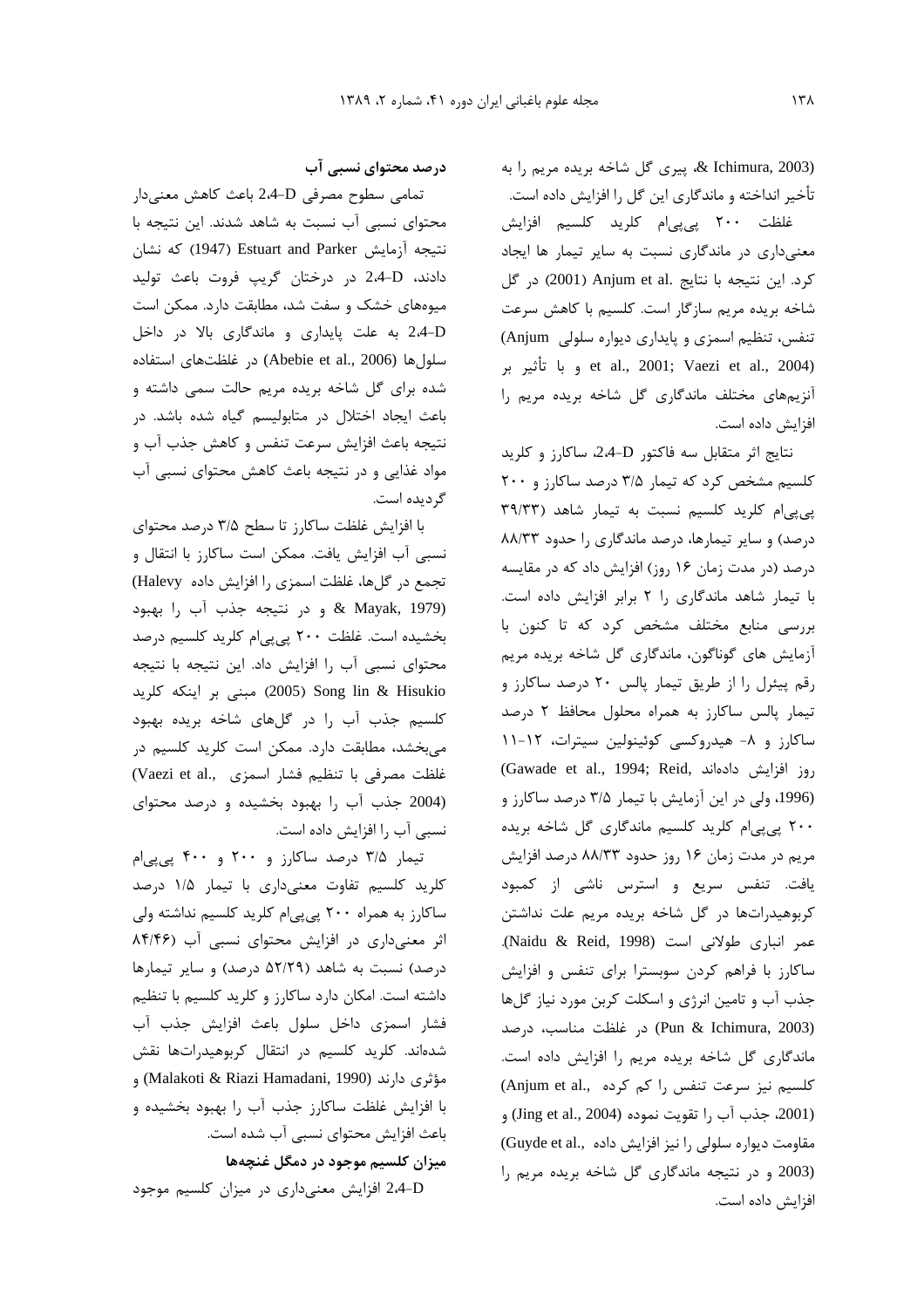در دمگل غنچهها ایجاد کرد (شکل ۲) که این نتیجه با نتايج Gahring (1990) كه نشان داد، 2،4-D يون كلسيم را به سرعت در تمامى بافتها افزايش مى دهد، مطابقت دارد. طویل شدن سلولها به خاطر اثر D-2.4. به انتقال مناسب كلسيم بستكى دارد & Tayze) Zayger, 1999). این موضوع ممکن است علت افزایش كلسيم در دمگل غنچهها باشد.

با افزایش غلظت ساکارز تا سطح ۳/۵ درصد، میزان كلسيم موجود در دمگل غنچهها نسبت به شاهد افزايش معنی داری یافت (۳۲۵/۰ میلی گرم بر گرم). امکان دارد، با افزایش غلظت ساکارز میزان جذب آب بیشتر شده و ييري گل به تأخير افتاده، در نتيجه هيدروليز ساختار سلولی نیز به تأخیر افتاده باشد و در نتیجه میزان كلسيم موجود در دمگل غنچهها حفظ شده باشد.

با افزایش غلظت کلرید کلسیم، میزان کلسیم موجود در دمگل غنچهها افزایش معنیداری یافت (شکل ۴). Bageri (1383) در آزمایشی نشان داد که با افزایش محلول یاشی کلسیم، غلظت کلسیم در جام گل میخک افزایش یافت ولی تأثیری در کاهش پیری آنها نداشت، که با نتیجه به دست آمده از این آزمایش همسویی دارد. غلظت ٢٠٠ پي پي ام كلريد كلسيم با افزايش ميزان كلسيم موجود در دمگل غنچهها، فعاليت آنزيم سلولاز را در این ناحیه کاهش داده و کاهش معنیداری در ریزش غنچهها ایجاد کرد ولی با افزایش غلظت کلرید کلسیم

تا سطح ۴۰۰ پی پی|م با وجود افزایش کلسیم موجود در دمگل غنچەها، درصد ريزش غنچەها نسبت به تيمار ۲۰۰ یی ییام آن افزایش معنیداری یافت. غلظت بالای كلسيم از تراوايي سلول كاسته و جذب آب و يونها را كاهش مىدهد (Heler, 1995) و به همين علت با وجود افزایش غلظت کلسیم در دمگل غنچهها تأثیری در كاهش درصد ريزش غنجهها نسبت به تيمار ٢٠٠ یی یی ام آن نداشته و ماندگاری را نیز کاهش داده است.

تیمارهای ۳/۵ درصد ساکارز به همراه ۴۰۰ پیپیام کلرید کلسیم و سطح صفر و ۵۰ پی پی ام D-2،4 و تیمارهای ۳/۵ درصد ساکارز به همراه ۲۰۰ پیپیام کلرید کلسیم و سطوح ۱۰۰ و ۲۰۰ پی پی ام 2.4-D میزان کلسیم موجود در دمگل غنچهها را افزایش دادند. بیشترین درصد باز شدن گلها و کمترین درصد ریزش غنچهها و همچنین بیشترین درصد محتوای نسبی آب در تیمار ۳/۵ درصد ساکارز و ۲۰۰ پیپیام کلرید کلسیم که دارای ۰/۳۶ میلیگرم بر گرم کلسیم در دمگل غنچەھا بود، مشاھدە شد. پس مے،توان گفت غلظت مناسب كلسيم موجود در دمگل غنجهها براى بهبود جذب آب و جلوگیری از ریزش و افزایش باز شدن گلها ۰/۳۶ میلیگرم بر گرم کلسیم میباشد.این نتیجه نشان دهنده این مطلب است که استفاده از کلسیم برای کاهش درصد ریزش و افزایش ماندگاری، باز شدن گلها و بهبود محتوای نسبی آب مورد نیاز است.



\* میانگین های با حروف مشترک با استفاده از آزمون چند دامنه ای دانکن از نظر آماری دارای در سطح احتمال ۱ درصد دارای تفاوت معنیداری نمیباشند.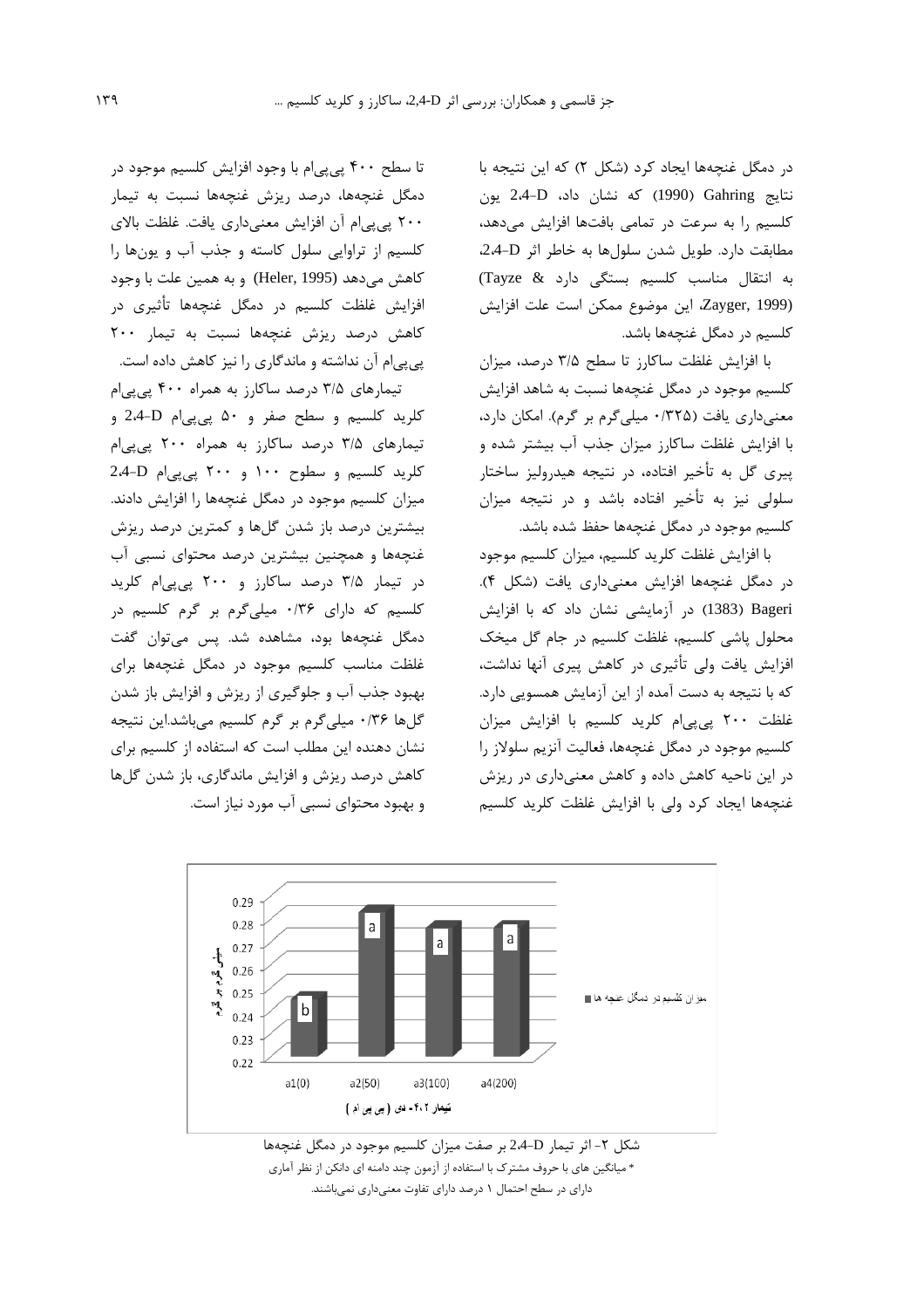







اندازهگیری میزان کلسیم نشان داد که در زمان استفاده از تیمار ذکر شده مقدار ۰/۳۶ میلی گرم بر گرم کلسیم در دمگل غنچهها مشاهده میشود که برای کاهش درصد ریزش غنچهها و افزایش ماندگاری مناسب می باشد. در نتیجه می توان محلول محافظ حاوی ۳/۵ درصد ساكارز (به همراه ۱۰۰ پی پی|م سولفات آلومینیوم) و محلول پاشی ۲۰۰ پی پی ام کلرید کلسیم را برای رفع مشکلات پس از برداشت گل شاخه بریده مریم توصيه نمود.

نتیجەگیری کلی

نتایج حاصل از آزمایش نشان داد که تیمار اثر متقابل ۳/۵ درصد ساکارز و ۲۰۰ پیپیام کلرید کلسیم تأثیر معنیداری در افزایش درصد باز شدن گلها (حدود ۹۲ درصد) داشته و درصد ریزش غنجهها را نسبت به شاهد کاهش داده و به ۵/۳۳ درصد رسانده و درصد ماندگاری گلها را حدود ۸۸/۳۳ درصد (در مدت زمان ۱۶ روز) حفظ کرده است. این تیمار تأثیر معنیداری در افزایش درصد محتوای نسبی آب داشت. همچنین

#### **REFERENCES**

- Abebie, B., Lers, A., Philosoph-H, S., Goren, R., Huberman, M., Riov, J. & Meir, S. (2006). Delaying  $1_{-}$ floret abscission in red cestrum (Cestrume elegans schlecht) cut flowers by 2,4- D and NAA depends on their transport. Metabolism and AUX/IAA gene activation, *Journal plant growth regulators*. Canada, 22, 8-12.
- 2. Anjum, M. A., Naveed, F., Fariiha, A. & Shazia, A. (2001). Effect of some chemical on keeping quality and vase life tuberose (Polianthes tuberose L.) cut flowers. Journal of Research (Science), 12, 1-7.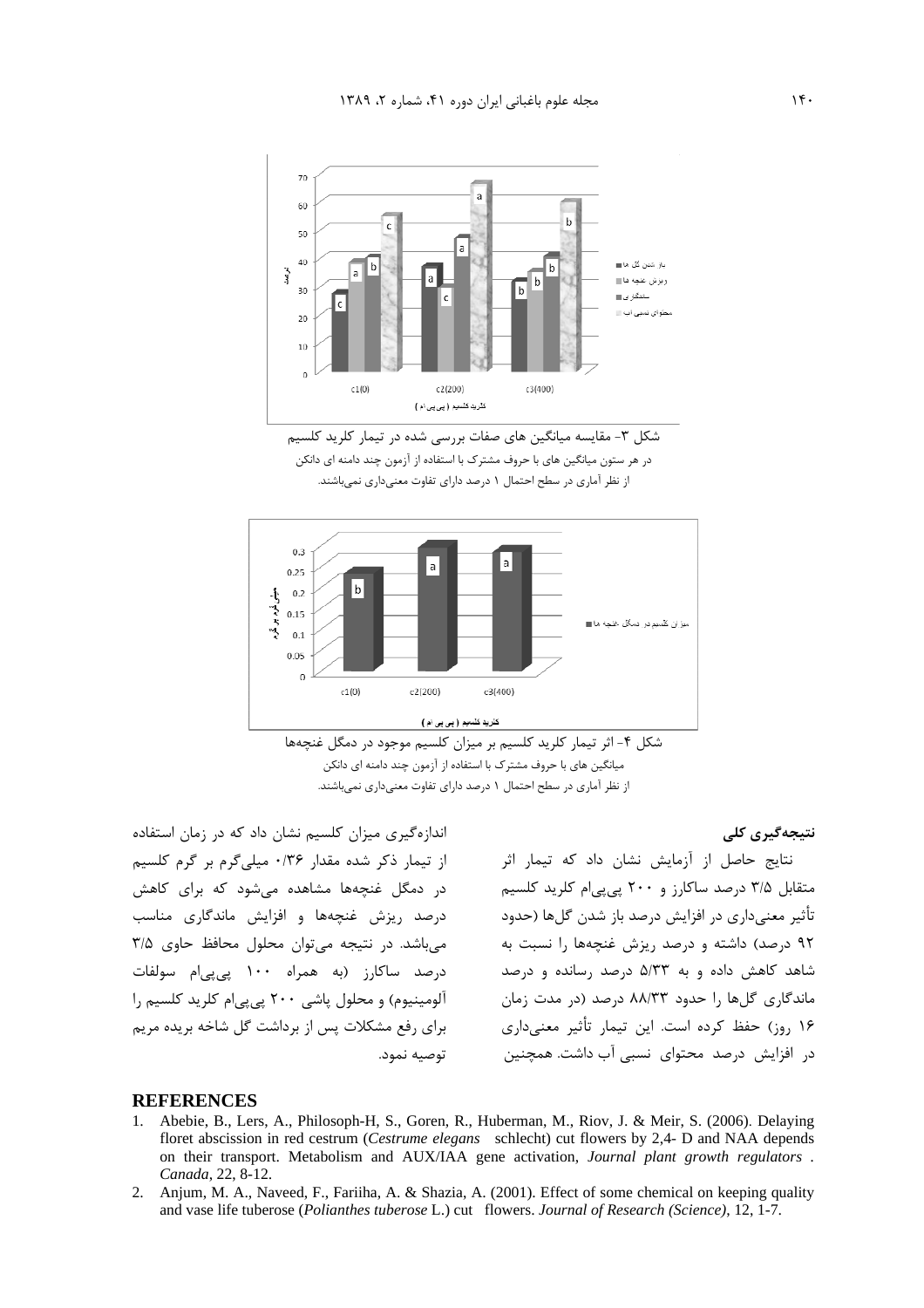- 3. Anonymous. (2004). The statistics of Tuberose cut flower culture of Iran, *Center for research of ornamental plant of mahallat*, 21. (In Farsi).
- 4. Bageri, M. (2004). Effect of sucrose and calcium spray for quality characters on Rose cut flower, *Iran Doc*, TH66866. (In Farsi).
- 5. Beltrano, J. & Ronco, M. (2006). Improved tolerance of wheat plants (*Triticum aestivum* L.) to drought stress and rewatering by the arbuscular mycorrhizal fungus, *Journal Plant Physiology*, 5-8.
- 6. Gawade, B. J., Patil, M. T., Ranpise, S. A. & Jadhar, M. S. (1994). Effects of different pulsing treatments on postharvest life tuberose. *Journal of Maharashtra Agriculture*, 19, 470-471.
- 7. Gehring, C. A., Irving, H. & Parish, R. W. (1990). Effects of auxin and abscisic acid on cytosolic calcium and pH in plant cells. *Journal of Proc Natl Academic Science*, 87(24), 9645-9649.
- 8. Gilbert, A. D. & Sink, K. C. (1970). The effect of exogenous growth regulators on keeping quality in poinsettia. *Journal of American Society for Horticulture Science*, 95, 784 – 787.
- 9. Gorbanly, M. & Kallantari, Kh. (2004). *Plant physiology laboratory*, 1, 55-59. (In Farsi).
- 10. Gowda, J. V. N. (1990). Effect of sucrose and aluminium sulphate on the postharvest life of tuberose double. current research , *university of agriculture science (Bangalore)*, 19 (1), 14-16.
- 11. Gregory, M., Reddy, A. S. & Poovaiah, B. W. (1988). Effect of calcium on cell wall structure, protein phosphorylation and protein profile in senescing apples. *Plant* & *Cell Physiology*, 29, 565-572.
- 12. Guyde, C., Luiz, A., Fernando, L., Finger, E. & Ulisses, G. (2003). Gray mold severity and vase life of rose buds after Pulsing with citric acid, salicylic acid, calcium sulfate, sucrose and silver thiosulfate. *Fitochimestery and Patology – Brasil*, 28 (4), 380-385.
- 13. Halevy, A. H. & Mayak, S. (1979). Senescence and postharvest physiology of cut flower. Part 2, *Horticultural Revi*ew, 1, 59-146.
- 14. Heler, R. (1995).Graps. In: M.L. Ghorbanly (Ed). Plant physiology, 1, 2, 110-144. *center of publication university*. (In Farsi)
- 15. Helper, P. K. (2005). Calcium a central regulator of plant growth and development. *Plant Cell*, 17, 2142- 2155.
- 16. Hutchinson, C. E. (2003). Effect of accel, sucrose and Silver thiosulphate on the water relation and postharvest physiology of cut tuberose flowers. *African Crop Science Journal*, 11, 4.
- 17. Jeenbuntug, J., Buanong, M. & Kanlayanarat, S. (2007). Study of Sucrose pulsing treatment on physiological changes of tuberoses (*Polianthes tuberose*) after harvest. *Acta Horticulturae*, 755.
- 18. Jing, W. X., Danshjeng, Ch., Nianghui, Li., Jingming, W. & Youxiong, D. (2004). Effect of calcium chloride on preservation of cut flowers of gerbera hybrida. *Acta Botanica Yunnanica*, 26, 345-348.
- 19. Jokar, M. & Salehi, H. (2006). The effect of different protect solation for vase life Tuberose cut flower var. Mahallat. *Journal of Science and Technology of Agriculture and Natural Resources*, 10(3-B), 299- 308.

(In Farsi).

- 20. Jones, R. (1993). Cut flower. *Department of natural*, chapter 4, 172-179.
- 21. Khadem, H. (2005). Measuring ion calcium of extract of plant, *Botany laboratuar*, 125. (In Farsi).
- 22. Liao, L., Yu. Han, L., Huang, K. & Chen, W. (2001). Vase life of eustoma grandiflorum is effected by aluminium sulfate. *Butany Bell Academic Science,* 42, 35-38.
- 23. Marousky, F. J. (1971). Inhibition of vascular blockage and increased moisture retention in cut roses induced by pH, 8-hydroxyl quinoline citrate and sucrose. *Journal of American Society for Horticulture Science*, 96, 38-41.
- 24. Meydani, J. & Hashemi Dezfoli, A. (1996). Postharvest physiology, *Inestitute for Education of Agriculcutre*, (5), 81-111. (In Farsi).
- 25. Naidu, S. N. & Reid, M. S. (1998). Postharvest handling of tuberose. *Acta Horiculturae*, 261, 313-317.
- 26. Nazari, F., Farahmand, H., Khoshkhoy, M., Salehi, H. & Nazari, M. (2006). The effect of two ways bulb culture for vegetative and flowering on Tuberose flower (*Polianthes tuberose* L.), *National symposium access methods to improve production, export and development of ornamental plants in Iran*, 156-164. (In Farsi).
- 27. Normanterry,A., & Huston, R. (1975). Effect of calcium on the photosynthesis. *Plant Physiology*, 55, 923-927.
- 28. Novak, J. & Rudniki, R. (1998). Grapes.In: A .Ebrahimzadeh and Y.Seyfi(Ed). Warehousing and to display cut flower, green ornamental and potted plant, 32-79. (In Farsi).
- 29. Pun, U. K. & Ichimura, K. (2003). Role of sugars in senescence and biosynthesis of ethylene in cut flowers. *Journal ARQ*, 37 (4), 219-224.
- 30. Reid, M. (1996). Postharvest handling recommendation for cut tuberose. *Pershables handing news letter Issue*, 88, 21-22.
- 31. Run, V., Glason, B., Geraham, D. & Juice, D. (2003). Postharvest physiology, *Publication of shiraz*